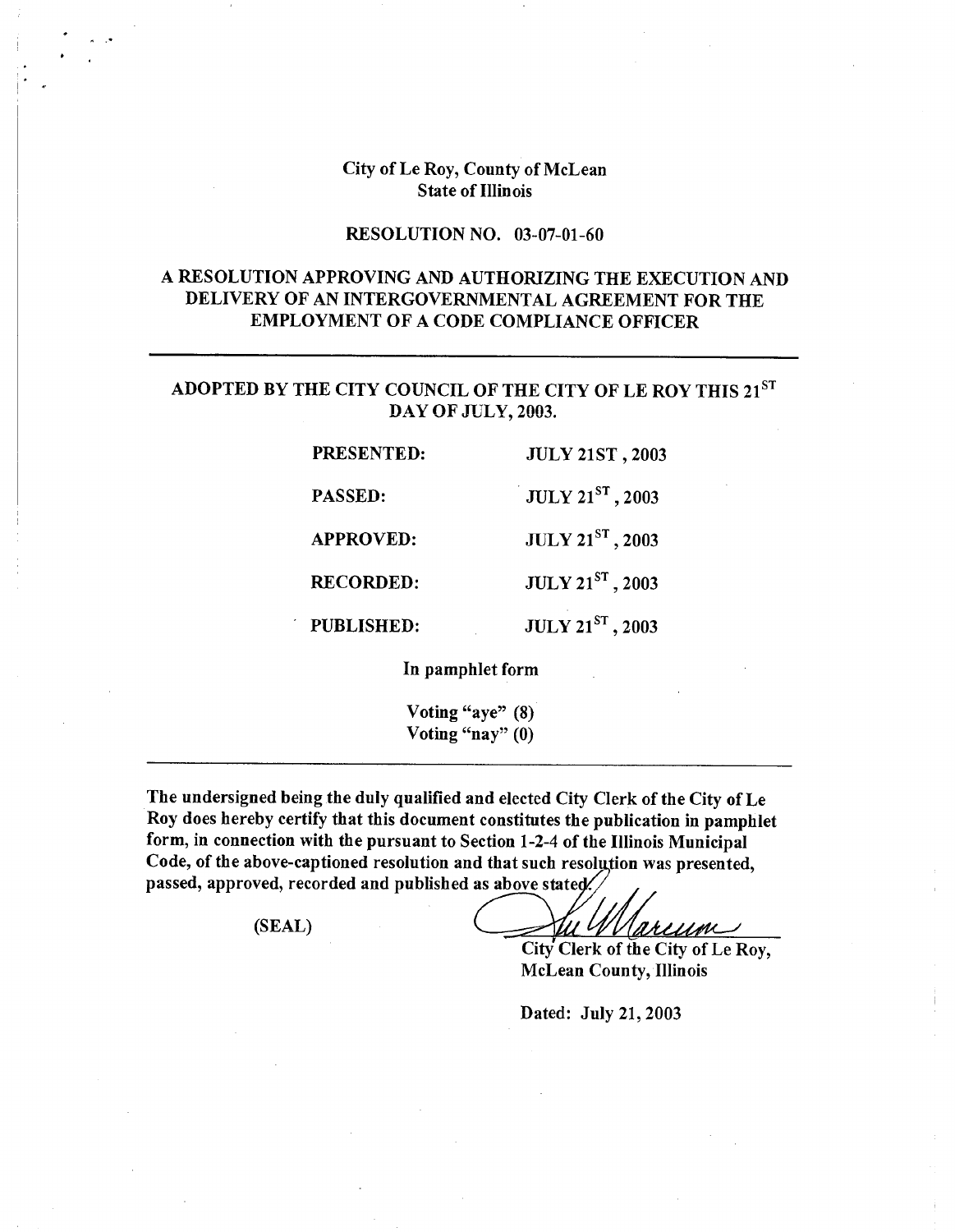#### **RESOLUTION NO. 03-07-01-60**

# **A RESOLUTION APPROVING AND AUTHORIZING THE EXECUTION AND DELIVERY OF AN INTERGOVERNMENTAL AGREEMENT FOR THE EMPLOYMENT OF A CODE COMPLIANCE OFFICER**

Whereas, there has been presented to and there is now before the meeting of the Mayor and the City Council of the City of Le Roy, McLean County, Illinois at which this Resolution is adopted, the form of "An Intergovernmental Agreement for the hiring of a Code Compliance Officer", to be entered into be and between the City of Le Roy and the City of El Paso.

### **NOW THEREFORE, BE IT RESOLVED BY THE MAYOR AND CITY COUNCIL OF THE CITY OF LE ROY, MCLEAN COUNTY, ILLINOIS, as**  follows:

**Section 1.** That the form of the Agreement by and between the City of Le Roy and the City of El Paso, in substantially the form thereof which has been presented to and is now before the meeting of the Corporate Authorities at which this Resolution is adopted, be and the same is hereby authorized and approved.

. **Section** 2. That for and on behalf of the City of Le Roy, the Mayor is hereby authorized to execute and deliver the Agreement with the City of El Paso, and the City Clerk is hereby authorized to attest to the same, with such changes and revisions in the form of each of such Agreements as may be approved by such Mayor, such execution or acceptance thereof, as the case may be, to constitute conclusive evidence of such approval of any and all such changes or revisions therein from the form of the Agreement as presented to and now before the meeting of the Corporate Authorities at which this Resolution is adopted.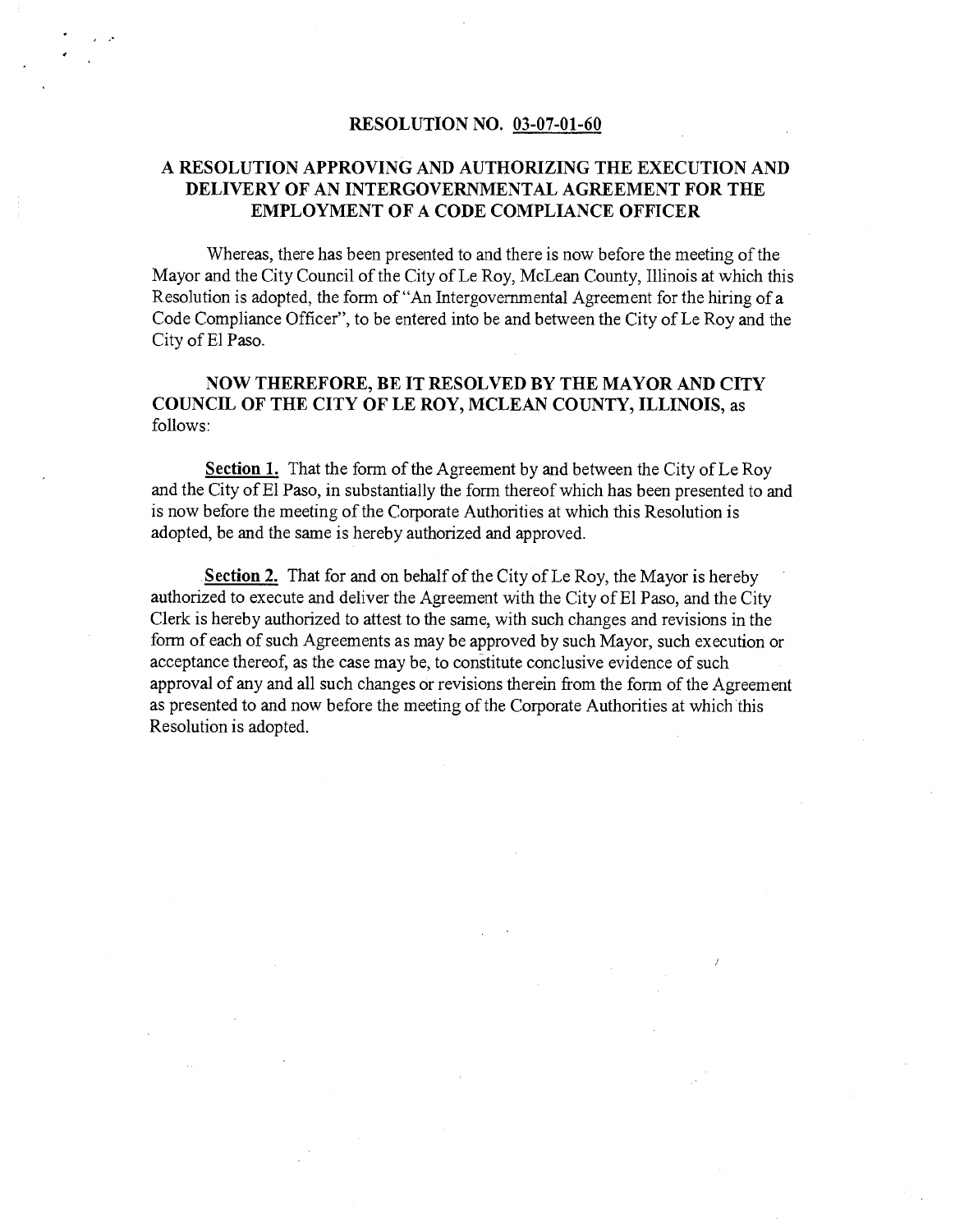PASSED by the City Council of the City of Le Roy, Illinois upon the motion by Gary Koerner, seconded by Dawn Thompson, By a roll call vote on the  $21<sup>st</sup>$  day of July, 2003, as follows:

### ALDERMEN ELECTED 8 ALDERMEN PRESENT 7

#### Voting Aye:

John Haney, Dawn Thompson, Dave McClelland, Theresa O'Hare, Gary' Koerner, Butch Cook, Jerry Henson,

Voting Nay:  $\overline{0}$ 

Absent: Chad Farischon

Abstain: None

Other:

None

and deposited and filed in the office of the City Clerk in said municipality on the 21st day of July, 2003.

 $\alpha$ rium

Sue Marcum, City Clerk of the City of Le Roy, McLean County, Illinois

APPROVED by the Mayor of the City of Le Roy, Illinois, this 21st day of July, 2003.

 $\boldsymbol{\mathcal{F}}$ 

Robert Rice, Mayor of the City of Le Roy, McLean County, Illinois

 $ATTEST: \qquad (SEAL)$ 

**V ACACION**<br>Sue Marcum, City Clerk of the City of Le Roy, McLean County, Illinois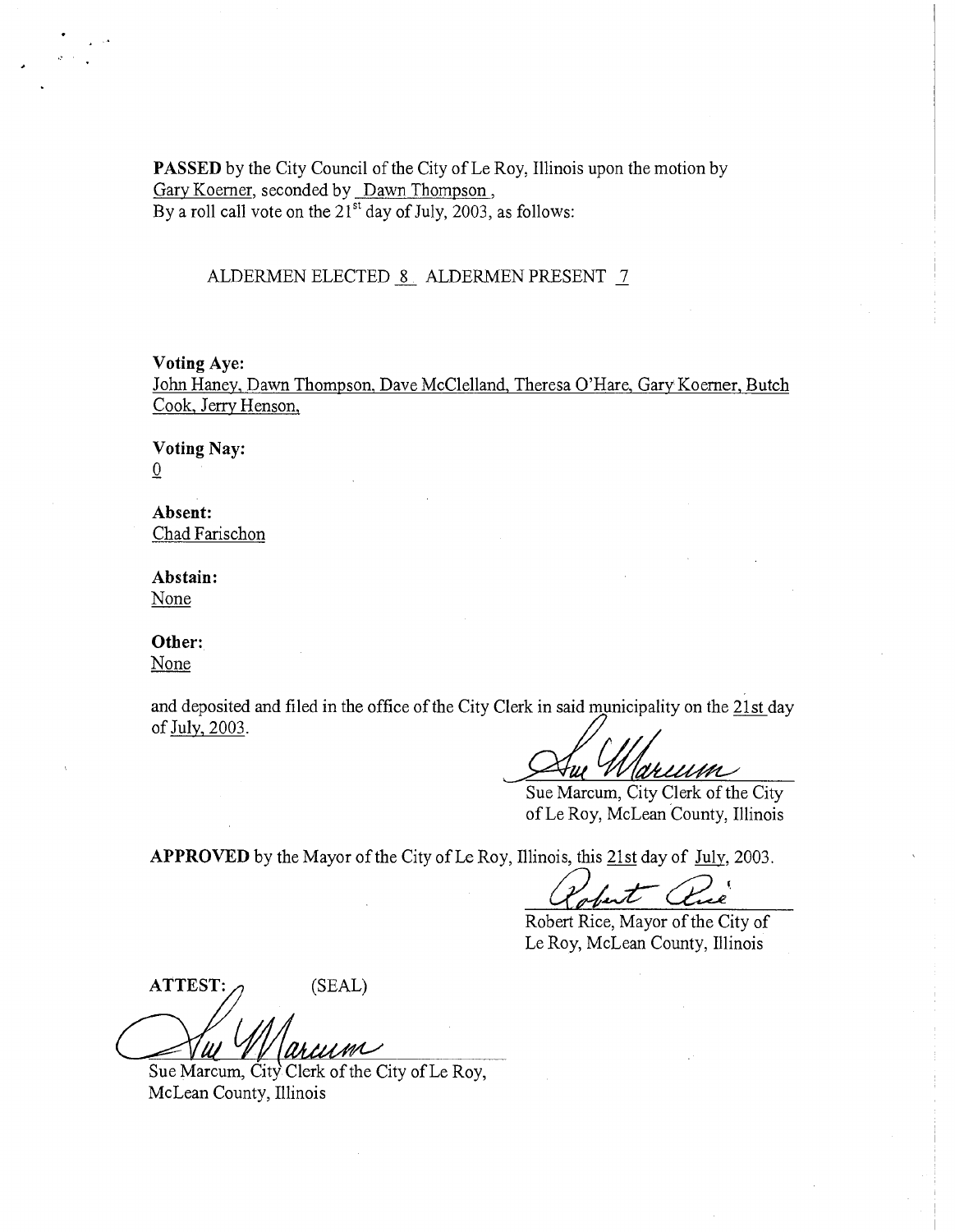# STATE OF ILLINOIS ) ) ss: COUNTY OF MCLEAN  $\qquad$

I, Sue Marcum, do hereby certify that I am the duly qualified and elected City Clerk of the City of Le Roy, McLean County, Illinois, and as such City Clerk that I am the keeper of the records and files of the Mayor and the City Council of said City.

I do further certify that the foregoing is a true, correct and complete copy of a resolution entitled:

## A RESOLUTION APPROVING AND AUTHORIZING THE EXECUTION AND DELIVERY OF AN INTERGOVERNMENTAL AGREEMENT FOR THE EMPLOYMENT OF A CODE COMPLIANCE OFFICER

I do further certify said resolution was adopted by the City Council of the City of Le Roy at a regular meeting on the 21 st day of July, 2003, and prior to the making of this certificate the said resolution was spread at length upon the permanent records of said city where it now appears and remains as a faithful record of said resolution in the record books.

Dated this 21 st day of July, 2003.

u Wareum

City Clerk

(SEAL)